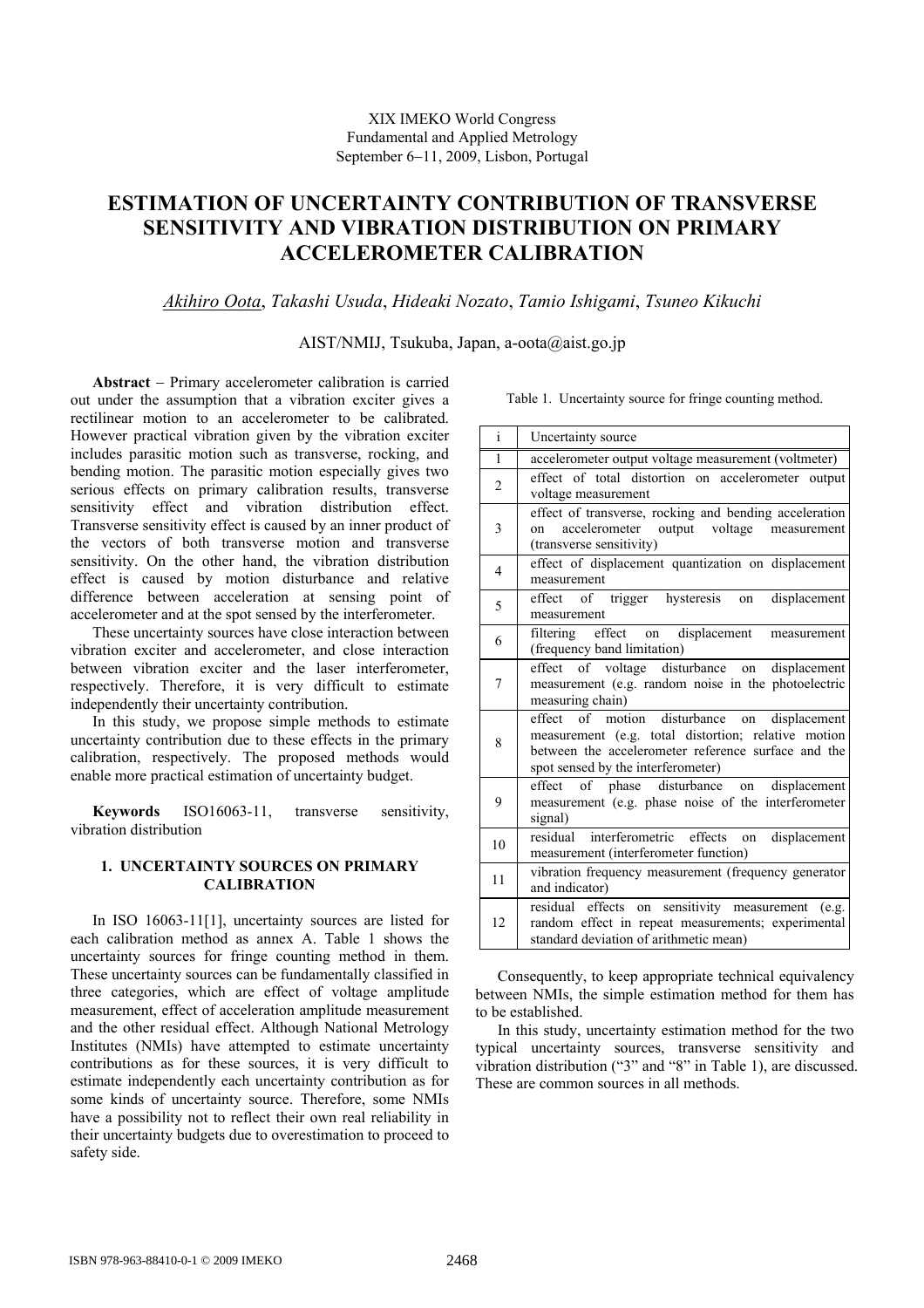## **2. ESTIMATION OF TRANSVERSE SENSITIVITY EFFECT**

Transverse sensitivity of accelerometer and transverse motion are expressed as two vectors on the horizontal plane as shown in Fig.1. When the transverse motion is generated with the intended motion, parasitic output voltage, which is an inner product of transverse sensitivity and transverse motion, is convoluted in output voltage from accelerometer. The amount of this inner product strongly depends on the magnitude of transverse motion and the angle between both vectors. The effect cannot be easily removed in the primary calibration. Therefore, although the evaluation of both vectors have been tried respectively, it is very difficult to evaluate both vectors independently.

In this study, we propose simple method to estimate uncertainty contribution due to the effect by turning the accelerometer orientation. In the past, although the method to turn the orientation has been applied to reduce the uncertainty [2], the estimation method of uncertainty contribution has not been developed.

Fig. 2 shows three types of spacer (A, B, C) with different thickness (A: 3.000 mm, B: 3.266 mm, C: 3.531 mm, including processing error) for accelerometer of Brüel & Kjaer type 8305. These spacers are made of stainless steel (SK31) with TiN/Ti coating  $(0.4 \mu m / 0.1 \mu m)$  and are used for the mounting base. The thickness of these spacers is different by 1/3 screw pitch (0.265 mm) of mounting screw. Therefore the transverse sensitivity axis can be rotated by every 120 degree on the mounting surface of vibration exciter as shown in Fig. 3. Although the rotation by



Fig.1 Transverse sensitivity effect



Fig. 2 Three types of spacers with different thickness

Main sensitivity



Transverse sensitivity

Fig.3 Turn of accelerometer orientation

every smaller angle can be achieved within the range of processing accuracy for spacer thickness, it is necessary to evaluate the calibration results by three different orientations of transverse sensitivity axis at least on the estimation of its uncertainty contribution. So, we demonstrate the evaluation by three different orientations as a first trial in this study.

Fig. 4 shows typical primary calibration results on the application of three different types of spacer A, B, and C. At some specific frequencies, remarkable deviation is observed. One data plotted in this figure is average of 10 times measurements. Fig. 5 shows typical variation of sensitivities due to transverse sensitivity effect at 250 Hz. The vertical axis shows voltage sensitivity  $(S(\theta_i))$ , and the horizontal axis shows orientation  $(\theta_i)$  of transverse sensitivity for a reference orientation (0 degree) arranged with the spacer A.

The parasitic voltage due to transverse sensitivity is defined by inner product between both two vectors of the



Fig.4 Calibration results in experimental setup with three types of spacer with different thickness



Fig. 5 Typical variation of sensitivities due to transverse sensitivity effect (at 250 Hz)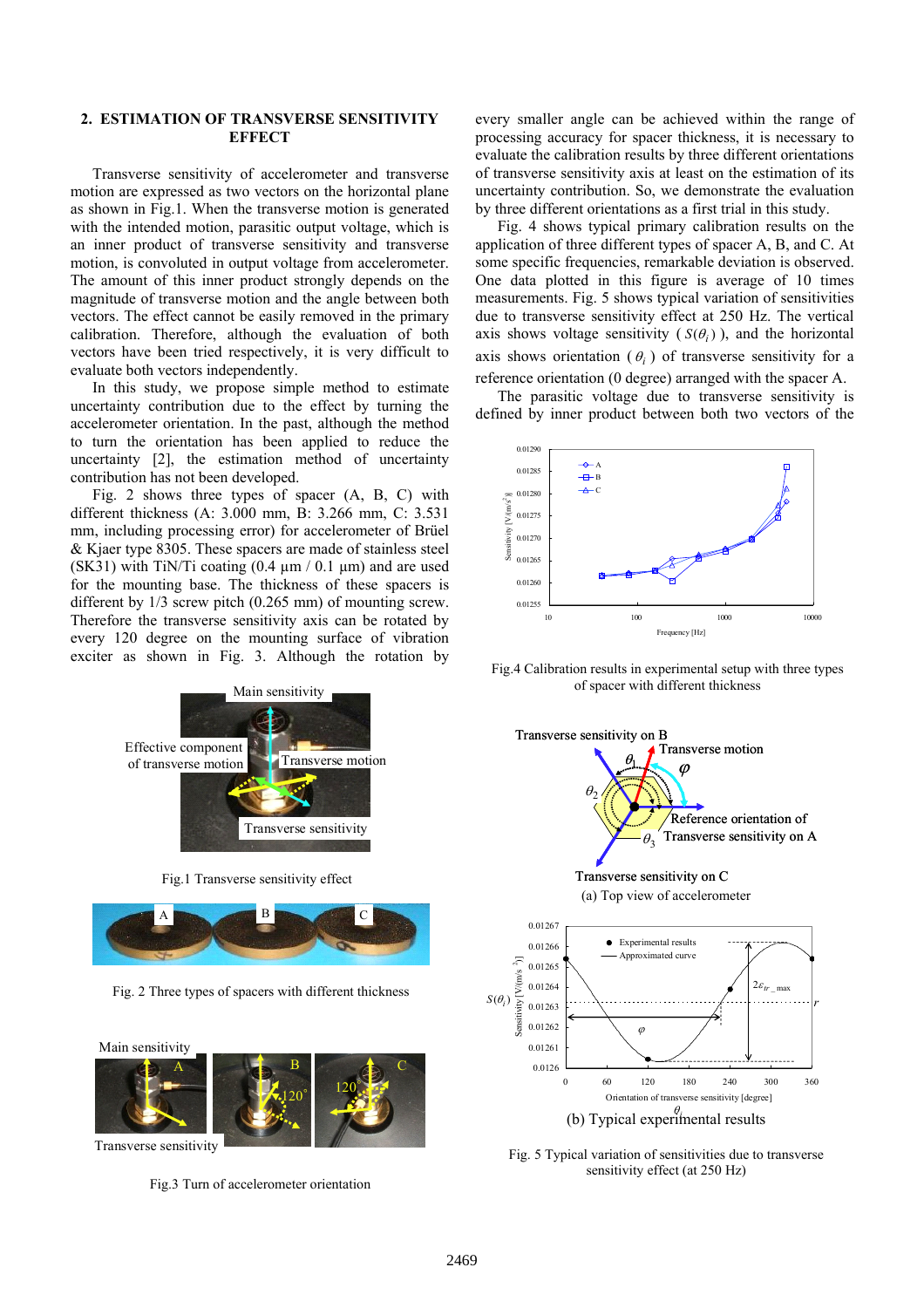transverse motion and the transverse sensitivity. Therefore the frequency distribution of sensitivity due to this effect would be regarded as sinusoidal distribution under the two assumptions as following;

- 1) Transverse motion characteristics such as amplitude, phase shift and orientation is constant during calibration in any orientation at single frequency
- 2) The frequency distribution of orientation of accelerometer is equivalent to uniform distribution

Consequently, the distribution width ( $\varepsilon_{tr \max}$ ) due to this effect can be estimated from sine approximation of the calibration results under the setups with different spacers, as shown in Fig. 5. To solve sine approximation with experimental data ( $\theta_i$  and  $S(\theta_i)$ ) using least squares, the following model is applied,

 $S(\theta_i) = p \cos \theta_i - q \sin \theta_i + r$ 

#### where

 $i = 1, 2, ..., N;$  $p = \varepsilon_{tr}$  max cos  $\varphi$ 

 $q = \varepsilon_{tr}$  <sub>max</sub> sin  $\varphi$ 

*r* is main sensitivity;

 $\varepsilon_{tr}$  max is distribution width of sensitivity due to this effect;



Fig. 6 Typical sensitivity variation due to transverse sensitivity effect at 250 Hz and 315 Hz

 $\varphi$  is constant angle between transverse motion and reference orientation (0 degree) of transverse sensitivity arranged with the spacer A.

Finally, the main sensitivity is given by  $r$  and its uncertainty contribution due to this effect can be estimated by dividing  $\varepsilon_{tr}$   $_{\text{max}}$  by  $\sqrt{2}$ . *r* is not the mean value of the experimental results.

The most important advantage of this method is to directly estimate the main sensitivity and the uncertainty contribution due to transverse sensitivity effect without identification of both directions of transverse sensitivity axis and transverse motion. As mentioned later, however, if the drastic vibration distribution on top surface of accelerometer is generated during calibration, more accurate position alignment for spot sensing by interferometer is required to estimate the uncertainty contribution because the transverse sensitivity effect might be mixed into the vibration distribution effect. The more accurate estimation of transverse sensitivity effect would be achieved by trade-off between accuracy of position alignment and amount of vibration distribution.

In order to confirm validity of our proposal, additional experiment with another set of six spacers with different thickness (2.000 mm, 2.131 mm, 2.262 mm, 2.397 mm, 2.529 mm, 2.662 mm) was carried out for another accelerometer of Brüel & Kjaer type 8305. Fig. 6 shows the typical results for 200 times measurements at 250 Hz and 315 Hz. The frequency distribution would be equivalent to sinusoidal distribution from these figures. The small deviation from approximated curve at some experimental points might be due to the vibration distribution as mentioned later. The uncertainty contributions due to this effect are 0.036 % at 250 Hz, and 0.053 % at 315 Hz, respectively.

## **3. ESTIMATION OF VIBRATION DISTRIBUTION EFFECT**

The practical motion given by vibration exciter during calibration accompanies parasitic motion such as a transverse, bending, and rocking motion. The parasitic motion would give serious influence in the interferometer measurement, so called to "Abbe'Error".

For example, when the intended vibration accompanies bending motion as shown in fig. 7, the vibration distribution in proportion to both of tilting angle  $\phi$  and position offset ∆*d* would be generated at all position "N" on the top surface of accelerometer (or dummy mass), except for the position "M" on the axis of main sensitivity. The effect due to this vibration distribution is called to "Abbe'Error".

Such vibration distribution effect becomes greater at the specific frequency such as a mechanical resonance frequency of the vibration exciter.

To evaluate this effect, the various research have been attempted in the past [2], [3]. The simplest estimation method is to measure directly the acceleration amplitude at multiple points on the top surface and to compare the acceleration amplitude at arbitrary point with the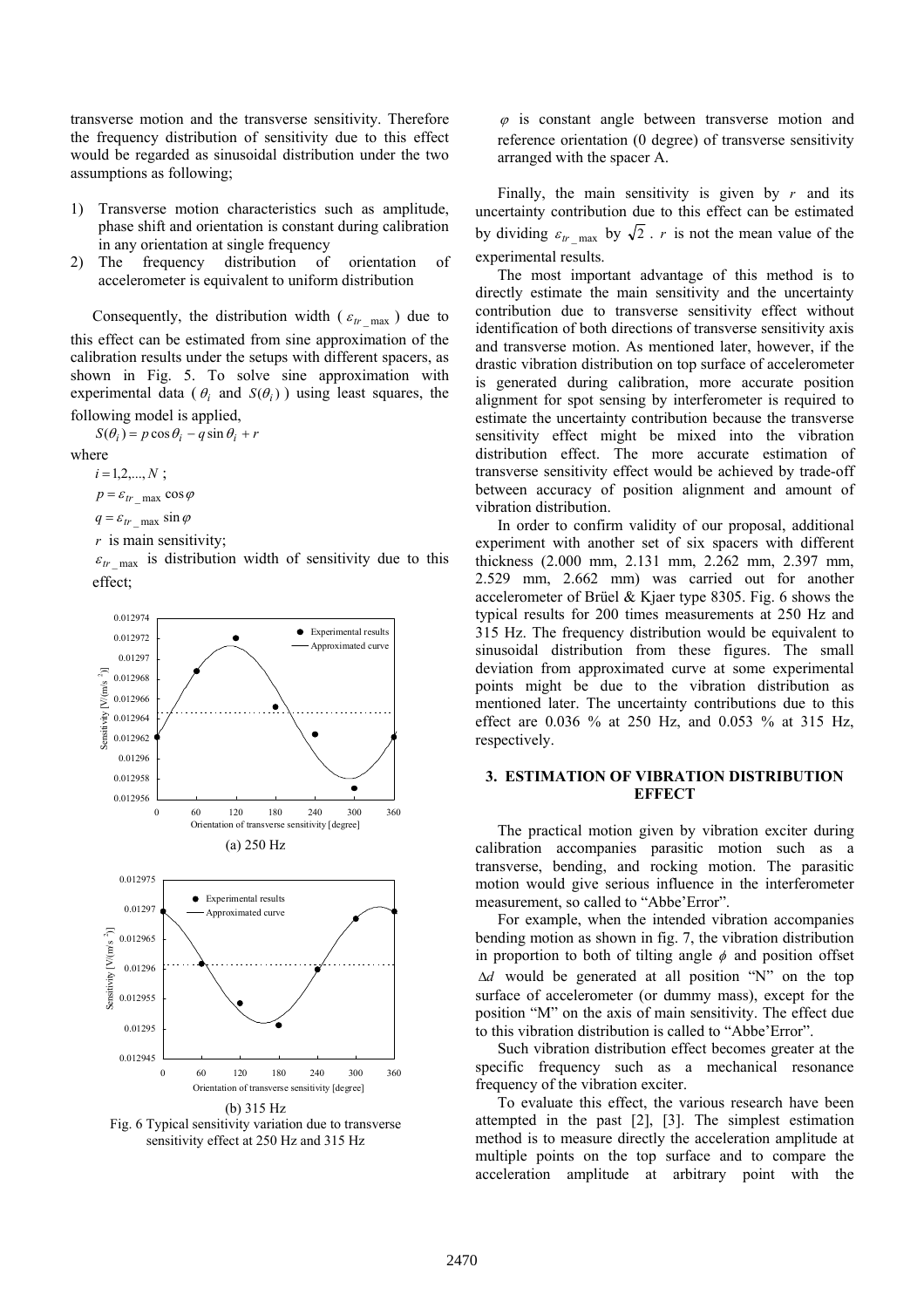

Fig.7 Vibration distribution effect

acceleration amplitude at the reference point "M", where is located on the main sensitivity axis. But it is very expensive to prepare interferometers such as a scanning interferometer to enable measurement at the multiple points, and even if the scanning interferometers can be prepared, the vibration exciter can not always control constant acceleration amplitude at reference point during measurement with high accuracy. Consequently, this method would be not practical.

In this study, to avoid such difficulties, the sensitivity distribution is obtained by separately measuring the sensitivities at multiple points, instead of the acceleration distribution. The sensitivity distribution is quite similar to the acceleration distribution. Additionally, the sensitivity is relatively kept constant even if the calibration conditions such as applied acceleration amplitude are varied.

Fig. 8 shows typical sensitivity distribution at central point on dummy mass and different 6 measurement points (A to F) around it. The central point would be generally located on the main sensitivity axis. These measurement points of A to F draw regular hexagon centering central point as indicated in the photograph in Fig. 8. The dummy mass is made of stainless steel and has marking to achieve easily position alignment with high accuracy. The experimental results show the large deviation at specific



Fig. 8 Typical sensitivity distribution due to vibration distribution effect

frequency series. The couple of result for symmetrical points has point symmetry with respect to the result at central point as shown in fig. 7. For example, the results for point A and B are symmetry with respect to result for central point. Fig. 9 shows averaging results for symmetrical points. These results are good agreement with result for central point. Consequently, if the couple of the symmetrical point is selected, the vibration distribution effect would be greatly corrected.

But, we should note that the misalignment error of measurement position cannot be avoid at specific frequency such as a resonance even if this correction is appropriately carried out, and the vibration distribution effect is still remained within limited narrow equivalent to misalignment



Fig. 9 Averaging results for symmetrical points



(a) Orientation of measurement position



approximation

Fig. 10 Typical variation of sensitivities due to vibration distribution effectat 250 Hz (A to F)